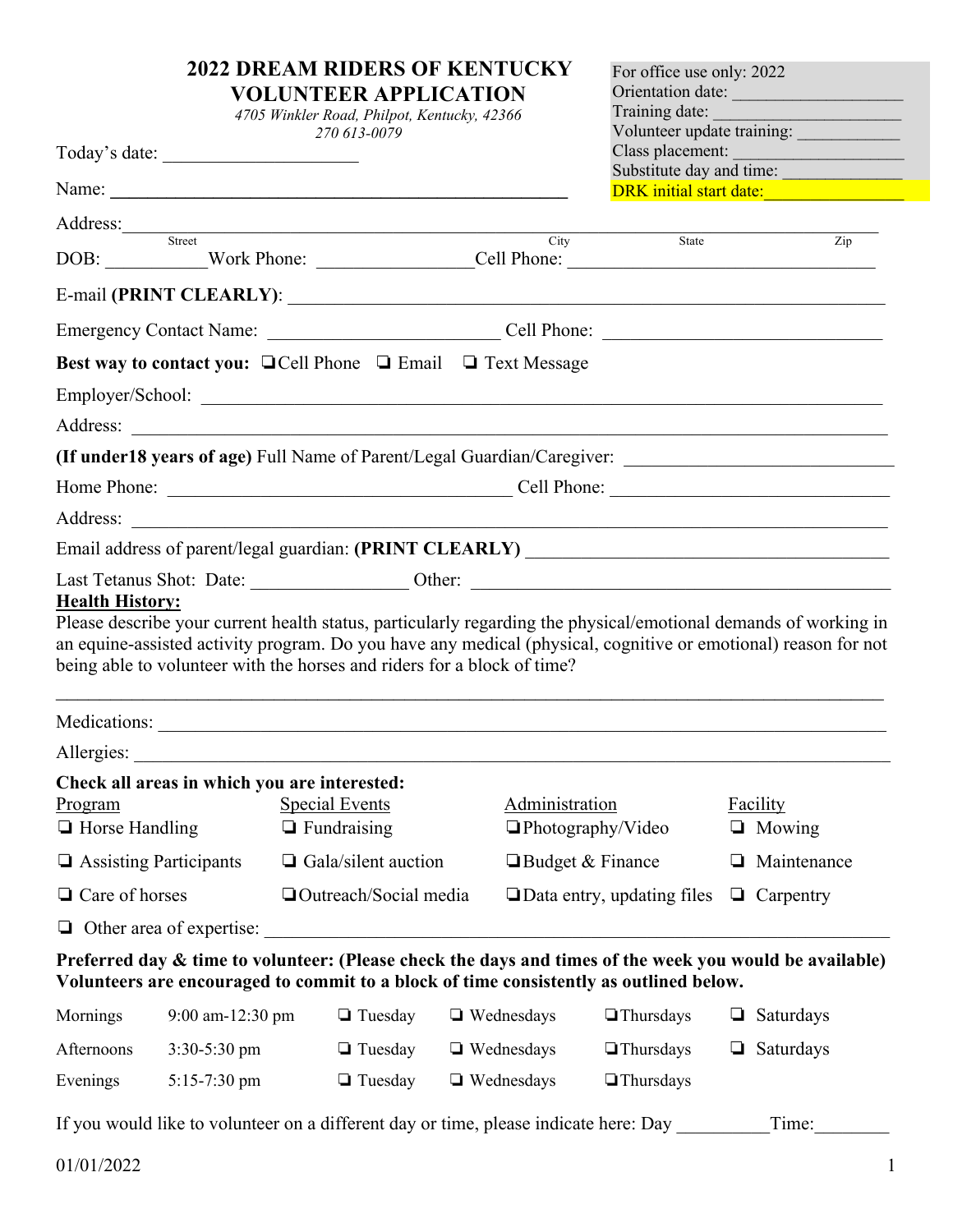# *Dream Riders of Kentucky Inc.*

#### **Photo Release:**

I hereby grant *Dream Riders of Kentucky* permission to use any and all photographs, slides and any other audiovisual materials in which I may appear for the express purpose of promoting the *Dream Riders of Kentucky* program and do not expect, nor shall receive any monetary reimbursement for this authorization.

|                                                                                                                                                                                                                                                                                                                                                                                                                                                                                                                                         | $\Box$ Consent | Non-Consent |  |
|-----------------------------------------------------------------------------------------------------------------------------------------------------------------------------------------------------------------------------------------------------------------------------------------------------------------------------------------------------------------------------------------------------------------------------------------------------------------------------------------------------------------------------------------|----------------|-------------|--|
|                                                                                                                                                                                                                                                                                                                                                                                                                                                                                                                                         |                |             |  |
| <b>Background Information</b>                                                                                                                                                                                                                                                                                                                                                                                                                                                                                                           |                |             |  |
| Have you ever been charged with or convicted of a crime? $\Box$ Yes $\Box$ No If yes, please explain below:                                                                                                                                                                                                                                                                                                                                                                                                                             |                |             |  |
|                                                                                                                                                                                                                                                                                                                                                                                                                                                                                                                                         |                |             |  |
| state or any other state or federal government, to the extent permitted by state and federal law, pertaining to any<br>convictions I may have had for violations of state or federal criminal laws, including but not limited to<br>convictions for crimes committed upon children or animals.<br>I understand that such access is for the purpose of considering my application as an employee/volunteer, and I<br>expressly DO NOT authorize <i>Dream Riders of Kentucky</i> , its directors, officers, employees or other volunteers |                |             |  |
| to disseminate this information in any way to any other individual, group, agency, organization or corporation.                                                                                                                                                                                                                                                                                                                                                                                                                         |                |             |  |
| Signature: Date: Date:                                                                                                                                                                                                                                                                                                                                                                                                                                                                                                                  |                |             |  |
|                                                                                                                                                                                                                                                                                                                                                                                                                                                                                                                                         |                |             |  |
| <b>Confidentiality Agreement:</b>                                                                                                                                                                                                                                                                                                                                                                                                                                                                                                       |                |             |  |

I understand that any personal or identifying information that I learn about my clients through my association with **Dream Riders of Kentucky** will remain confidential. I agree to refrain from discussing such details as: client's names, specific diagnosis, behaviors and with anyone outside the program or with another program member in a public circumstance where others may hear me.

I understand the importance and necessity of preserving our client's anonymity and privacy and will abide by this agreement.

If a Volunteer is under the age of 18 Parents/Guardian please ensure your child understands the confidentiality policy before signing on their behalf. Thank you.

| Signature: |                   | Date: |  |
|------------|-------------------|-------|--|
|            | (Volunteer/Staff) |       |  |
| Signature: |                   | Date: |  |

*(Parent/Guardian if under 18)*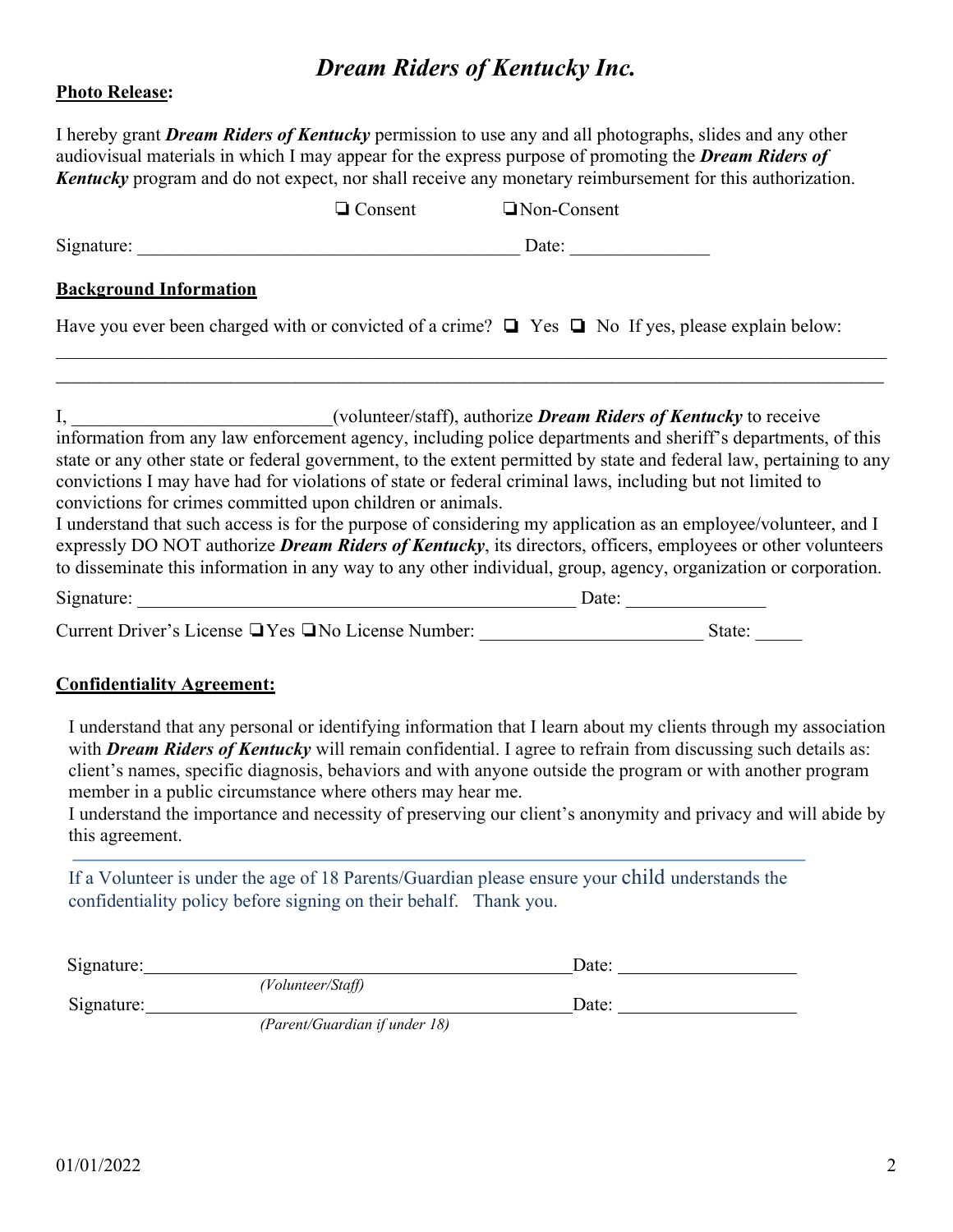### *Dream Riders of Kentucky Inc.* **LIABILITY RELEASE AGREEMENT**

*4705 Winkler Road, Philpot, Kentucky, 42366*

I, the undersigned, understand that there are inherent risks of injury, including death, when participating in an equine activity, which risks included but are not limited to (1) the propensity of an equine to behave in ways that may result in injury or death to persons on or around them, (2) the predictability of an equine's reaction to such things as sounds, sudden movement and unfamiliar objects, persons or object animals, (3) hazards such as surface and sub-surface conditionals, (4) collisions with other equine or objects, and (5) the potential negligence of another participant, such as failing to maintain control over the equine, or not acting within the participant's ability. Knowing and understanding the risks of participating in an equine activity; including injury and death to my person and damage to my personal property, I expressly choose to assume these risks. Further, on behalf of myself, my heirs, successors, representative, and assigns, I hereby unconditionally release any and all claims and causes of actions against equine activity sponsor *Dream Riders of Kentucky* and it/theirs owners, shareholders, officers, directors, principals, employees, agents, representatives and any other personnel, for injury including death, and for any damage to personal property, which I may incur as a result of my participation in this equine activity. I, the undersigned agree to indemnify the above-described equine activity sponsor (including its/their abovedescribed persons and entities) form any and all claims and causes of action brought by or on behalf of said participant at any time.

Signature: Date:

Signature: Date: Date: Date:

(Parent/Guardian if under 18)

(Volunteer/Staff)

(Parent or Guardian must sign if participants are under 18)